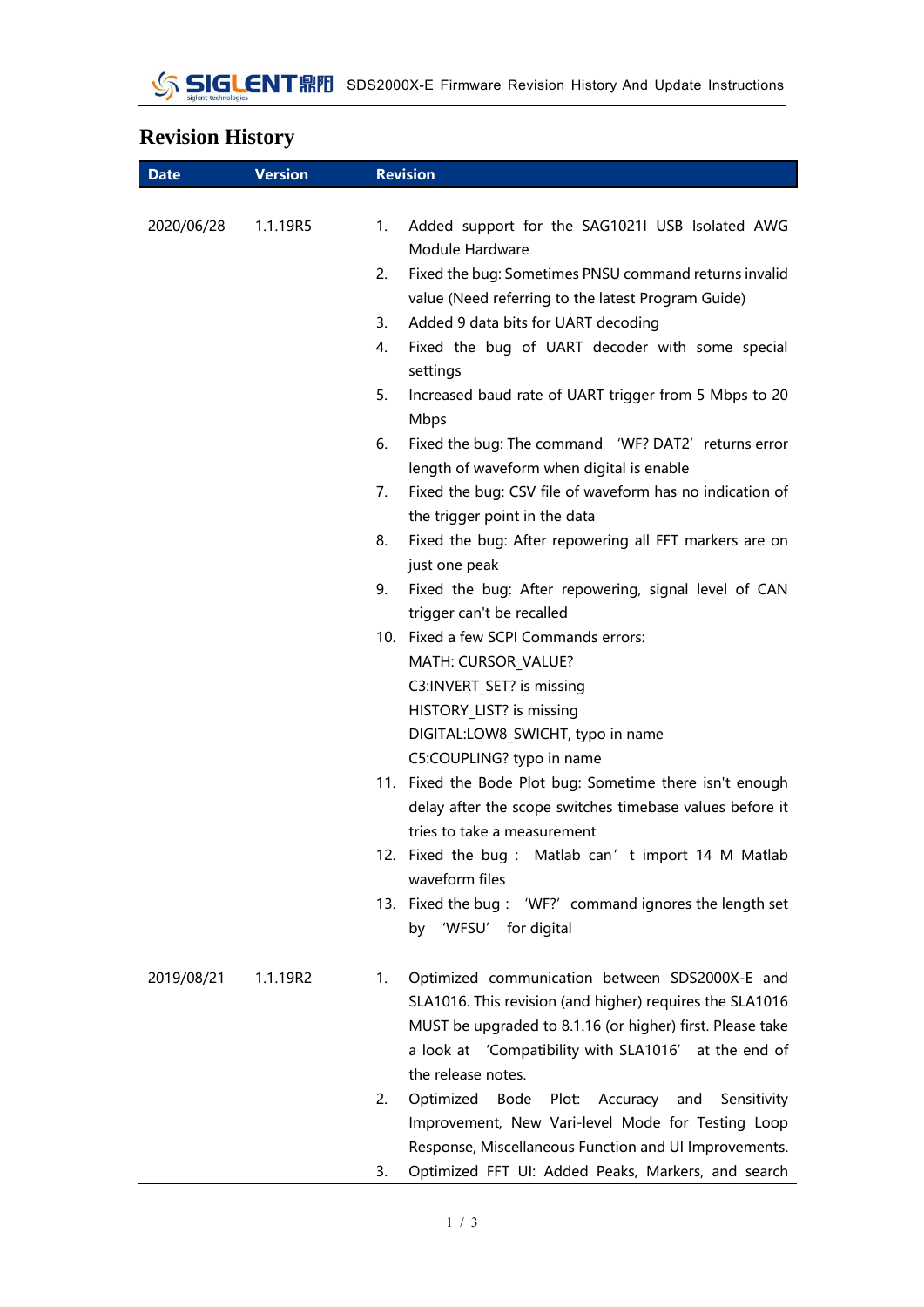

| <b>Date</b> | <b>Version</b> |    | <b>Revision</b>                                                 |
|-------------|----------------|----|-----------------------------------------------------------------|
|             |                |    | within FFT.                                                     |
|             |                | 4. | Optimize self-calibration for channels.                         |
|             |                | 5. | Optimized accessing USB drive so that when a USB drive          |
|             |                |    | is moved to a computer, Windows will not prompt a               |
|             |                |    | restoration of the USB drive.                                   |
|             |                | 6. | Optimize WIFI connection: 63 characters can now be used         |
|             |                |    | for a WPA2 PSK key.                                             |
|             |                | 7. | Added parity options of MARK/SPACE for UART of 9-bit            |
|             |                |    | Decode.                                                         |
|             |                | 8. | Optimized behavior of the cursors (x-axis): Added a             |
|             |                |    | mode that the cursors remain at the set position on the         |
|             |                |    | waveform when changing time base.                               |
|             |                | 9. | Added automatic reset to 0 for sample count for statistics      |
|             |                |    | after any timebase or voltage range changes.                    |
|             |                |    | 10. Fixed the bug: The audible beeper activation would affect   |
|             |                |    | the voltage waveform displayed for CH2.                         |
|             |                |    | 11. Fixed the bug of ROV measurement.                           |
|             |                |    | 12. Fixed the bug: Normal trigger can show more-than-one        |
|             |                |    | trigger event on the display at one time.                       |
|             |                |    | 13. Fixed the bug: Erratic triggering, randomly jumping         |
|             |                |    | between the first and the second edge of a signal.              |
|             |                |    | 14. Fixe the bug: The acquire time of history is reset to zero  |
|             |                |    | if the time reach 1 hour and 11 minutes. The delta time is      |
|             |                |    | also wrong if the period is longer than 1 hour and 11           |
|             |                |    | minutes.                                                        |
|             |                |    | 15. Fixed The SPI triggering issue: the 16-bit trigger wouldn't |
|             |                |    | work for a gap > 360 ns between the two 8-bit packets.          |
|             |                |    | 16. Fixed the bug: Save/Recall setup of trigger and scale       |
|             |                |    | issue.                                                          |
|             |                |    | (SalesForce ID: P-00199) (SalesForce ID: P-00200)               |
|             |                |    | 17. Fixed the bug: Reading cursors by SCPI is not accuracy.     |
|             |                |    | (SalesForce ID: P-00201)                                        |
|             |                |    | 18. Fixed the bug: In fine adjust mode, some scale such as      |
|             |                |    | 302 mV/DIV is in the wrong position.                            |
|             |                |    | 19. Fixed the bug: LIN decoder doesn't decode frames with       |
|             |                |    | zero-length response.                                           |
|             |                |    | 20. Fixed the bug: If the Courser Offset is not a multiple of   |
|             |                |    | zoom time base, the curser will be replaced when                |
|             |                |    | zoomed.                                                         |
|             |                |    | 21. Fixed the bug: The measurements made with the cursor        |
|             |                |    | in Ref. Give wrong values for all the different probes of       |
|             |                |    | X1.                                                             |
|             |                |    | 22. Fixed the bug: Measures fairs with GATE give completely     |